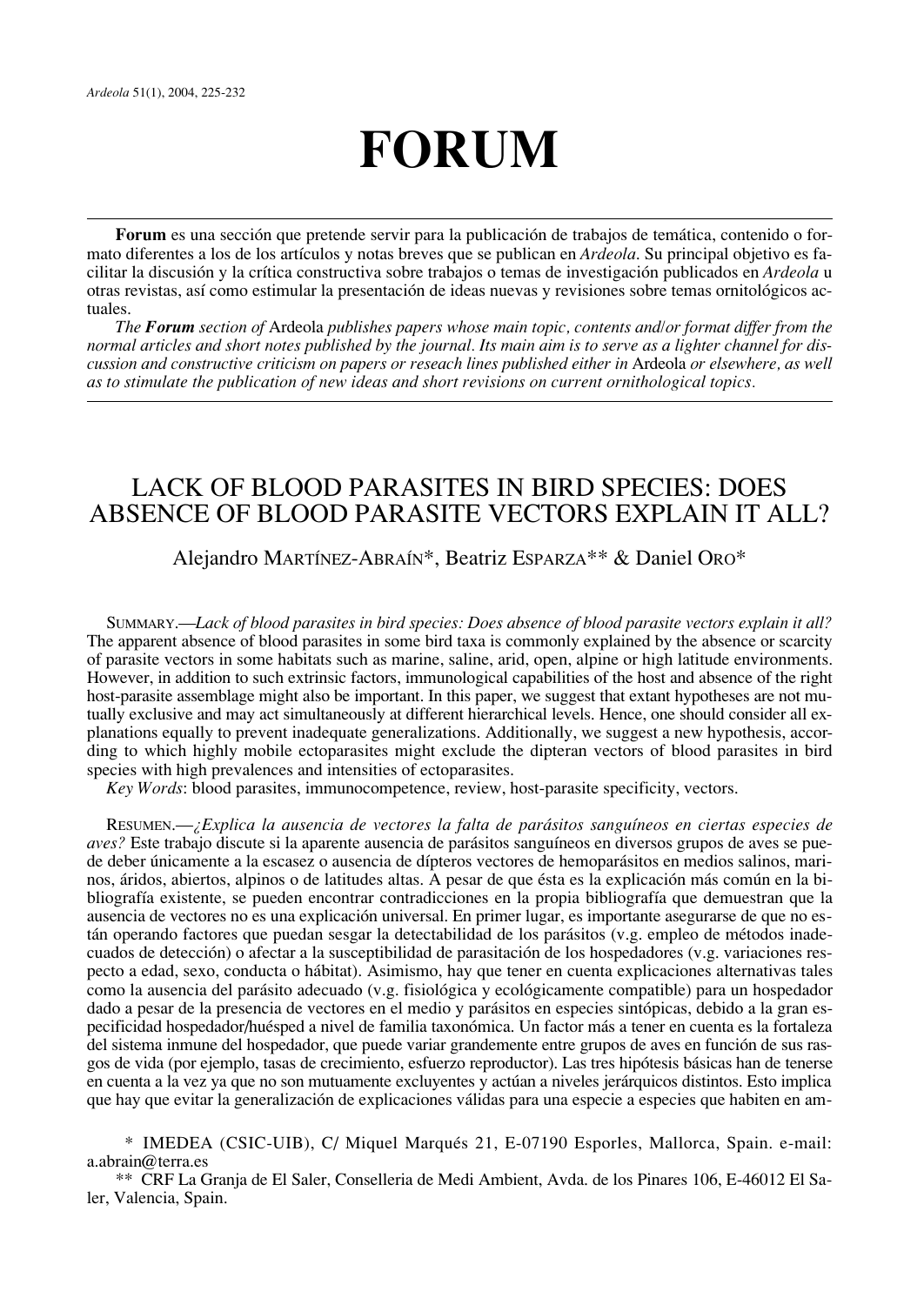bientes análogos. Finalmente, se propone una nueva hipótesis, únicamente como ejercicio para mostrar la complejidad del tema abordado, según la cual la ausencia de hemoparásitos en grupos de aves con altas cargas de ectoparásitos móviles (por ejemplo, aves marinas) podría deberse a cierta exclusión competitiva de los vectores de los parásitos sanguíneos por parte de los ectoparásitos.

*Palabras clave:* parásitos sanguíneos, inmunocompetencia, revisión, especificidad parasito-hospedador, vectores.

Many studies have addressed the prevalence of blood parasites in bird populations (see checklists by Greiner *et al*., 1975; Peirce, 1981), with more than 4,000 species examined and more than 2,500 found to be infected at least with one species of blood parasite. Species found to be apparently free of blood parasites include some raptors (Blanco *et al*., 1998; Martínez-Abraín & Urios, 2002), seabirds (González-Solís & Abella, 1997; Merino & Mínguez, 1998; Engstrom *et al*., 2001; Jovani *et al*., 2001), passerines and Phasianinae inhabiting islands (Little & Earlé, 1994; Stewart *et al*., 1997), South African Sandgrouse and weavers (Little & Earlé, 1995), storks (Jovani *et al*., 2002), swifts (Tella *et al*. 1995), waders (Figuerola *et al*., 1996), nightjars (Forero *et al*., 1997), and high-latitude passerines (Rytkönen *et al*., 1996).

Absence of blood parasites has been commonly attributed to the absence or scarcity of appropriate vectors (Bennett *et al*., 1992a, 1992b, 1995; Little & Earlé, 1995; Tella *et al*., 1996; Piersma, 1997; Figuerola, 1999; Sol *et al*., 2000, Jovani *et al*., 2001; Martínez-Abraín & Urios, 2002; Valera *et al*., 2003) despite scarce ecological knowledge of these. Lack of blood parasites has also been attributed to the good immunological capabilities of the host (Ricklefs, 1992; Forero *et al*., 1997; Merino & Mínguez, 1998; Tella *et al*., 1999) and to lack of a suitable (i.e. referring mainly to physiological compatibility) host-parasite assemblage (Earlé & Underhill, 1993; Little & Earlé, 1994; Stewart *et al*., 1997, Blanco *et al*., 1998; Jones & Shellam, 1999). Some apparently alternative explanations, such as low host density or insufficient time for the co-evolution of host, vectors and parasite to have occurred (see Bennett, 1992; Earle & Underhill, 1993; Rytkönen *et al*., 1996; González-Solís & Abella, 1997; Valera *et al*., 2003), are included within the latter hypothesis (i.e. lack of a suitable hostparasite assemblage).

Many species with negative records of blood parasites inhabit vector-poor habitats (e.g. salty or marine environments, high altitude or latitude zones, windy, arid or open areas), but scarcity of suitable ornithophilic vectors cannot explain the pattern completely. In fact a number of contradictions can be readily identified reviewing the information published so far:

**(1)** One finds cases of pairs of syntopically breeding species in which one is infected and a second species is apparently free of haematozoa. Some *Diomedea* albatross species from sub-Antarctic South Georgia were infected with *Hepatozoon albatrossi*, whilst petrels and prions were not (Peirce & Prince, 1980). At the Chafarinas Islands, Cory's Shearwaters *Calonectris diomedea* had no blood parasites whereas Audouin's Gull *Larus audouinii* and Yellow-legged Gull *L. cachinnans* (even pre-fledging chicks) were infected (see Ruiz *et al*, 1995; González-Solís & Abella, 1997).

**(2)** Cases occur in which species linked to saline habitats exhibited higher prevalences than closely related species typical of freshwater habitats (see Table 1 in Figuerola, 1999).

**(3)** Absence of blood parasites in White Storks *Ciconia ciconia* (Jovani *et al*. 2002) is also striking, considering that these species forage in freshwater habitats where vectors are typically abundant. For instance, 76% of the freshwater ducks from Labrador and insular Newfoundland (*n* = 510) examined by Bennett *et al*. (1991) were parasitized by one or more haematozoa.

**(4)** Forero *et al*. (1997) found no blood parasites in Red-necked Nightjars *Caprimulgus ruficollis* captured at Doñana National Park, a region of marshes and Mediterranean forests where vectors are probably abundant.

Hypotheses formulated so far are not mutually exclusive, and all of them could be acting at the same time (absence of vectors, absence of the right host-parasite assemblage, high host immunocompetence) but at different hierarchical levels (see Table 1).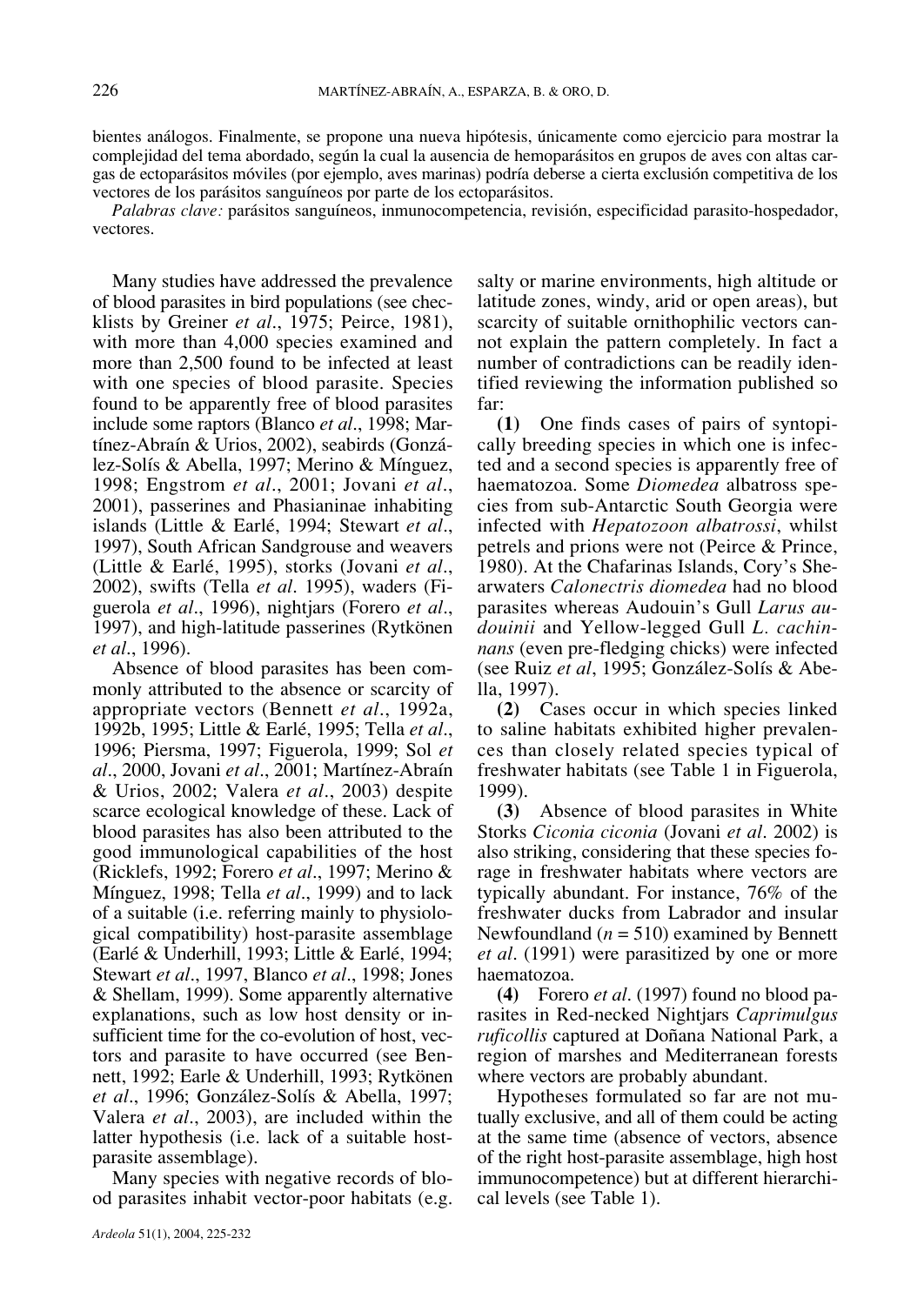#### TABLE 1

Main hypothesis developed to explain the lack of blood parasites in certain bird groups. A new hypothesis suggested in the present study has been included.

*[Principales hipótesis desarrolladas para explicar la falta de parásitos sanguíneos en ciertos grupos de aves. Una nueva hipótesis sugerida en el presente estudio ha sido incluida.]*

| <b>Hypothesis</b><br>[Hipótesis]       | Scale of<br>application<br>[Escala de<br>aplicación] | Year of first<br>statement<br><i>JAño de</i><br>aparición] | References<br>[Referencias]   |
|----------------------------------------|------------------------------------------------------|------------------------------------------------------------|-------------------------------|
| Absence of vectors                     | Ecological                                           | 1992                                                       | Bennett et al. (1992a, 1992b) |
| Host-parasite assemblage               | Evolutionary                                         | 1993                                                       | Bennett et al. (1993, 1994)   |
| Host immunological capabilities        | Ecophysiological                                     | 1992                                                       | Ricklefs (1992)               |
| Competitive exclusion by ectoparasites | Ecological                                           | 2004                                                       | The present study             |

## ABSENCE OF PARASITES: VARIATIONS IN THE SUSCEPTIBILITY OF THE HOST OR LOW PARASITE DETECTABILITY?

Apparent absence of blood parasites can be an artefact caused by low parasite detectability or by intraspecific variation in the susceptibility of the host to parasitisation depending on age, sex, behaviour or habitat:

**(1)** Rytkönen *et al*. (1996) found that Willow Tits *Parus montanus* from Finnish coniferous forests were free of blood parasites, whereas other resident *Parus* species were infected. However, Rintamäki *et al*. (2000) found a prevalence of 14.5% for the same tit population sampled later in the season, when nestlings had already fledged, showing that the absence of blood parasites in this species was an artefact due to sampling date (i.e. age of nestlings).

**(2)** Blanco *et al*. (1998) found no blood parasites in Griffon Vultures *Gyps fulvus* in Spain whereas Merino *et al*. (2002) found them infected with *Babesia moshkovskii*. Differences could be attributed in part to a different origin of birds but also to the difficult detection of the small *Babesia* spp. parasites.

**(3)** Differences in host habitat (e.g. temperature) can affect feeding activity of dipteran vectors (see Allander & Bennett, 1994).

**(4)** Serological studies have suggested that exposure to *Plasmodium* spp. in wild penguins may be more widespread than can be detected by direct blood examination, especially in temperate species (see Jones & Shellam, 1999).

**(5)** Techniques used for the detection of blood parasites have differential success depending upon parasite species. For instance, cytocentrifugation has shown better results than thick films in the recovery of microfilariae and *Plasmodium* spp. in mammalian cells (Petithory *et al*., 1997). However, the utility of this technique remains to be tested in birds with nucleated red blood cells. Quantitative buffy coat (QBC) and polymerase chain reaction (PCR) are also most appropriate for low parasitaemias (Bensch *et al*., 2000; Ricklefs & Fallon, 2001). Also, centrifugation of haematocrit tubes is the most reliable method for the detection of low parasitaemias and the determination of the number of trypanosomes in a given volume of blood (Bennett, 1962; Woo, 1969). Cooper & Anwar (2001) stated that *Plasmodium* in penguins should be best explored in impression smears of lung, spleen or liver because they can be present but not readily detected in blood, which would probably be true of any malarial parasite.

Hence, much care has to be taken when reporting absence of blood parasites to account for intraspecific variation in susceptibility to haemoparasites (see Allander & Bennett, 1994; Møller *et al*., 1998) as well as detectability of parasites.

#### HOST-PARASITE ASSEMBLAGES

Working with ectoparasites, Fain (1977) found some specialization of species of mites with respect to their mammalian hosts. Moreover, Hafner & Nadler (1988) showed that phylogenetic trees of rodents and their ecto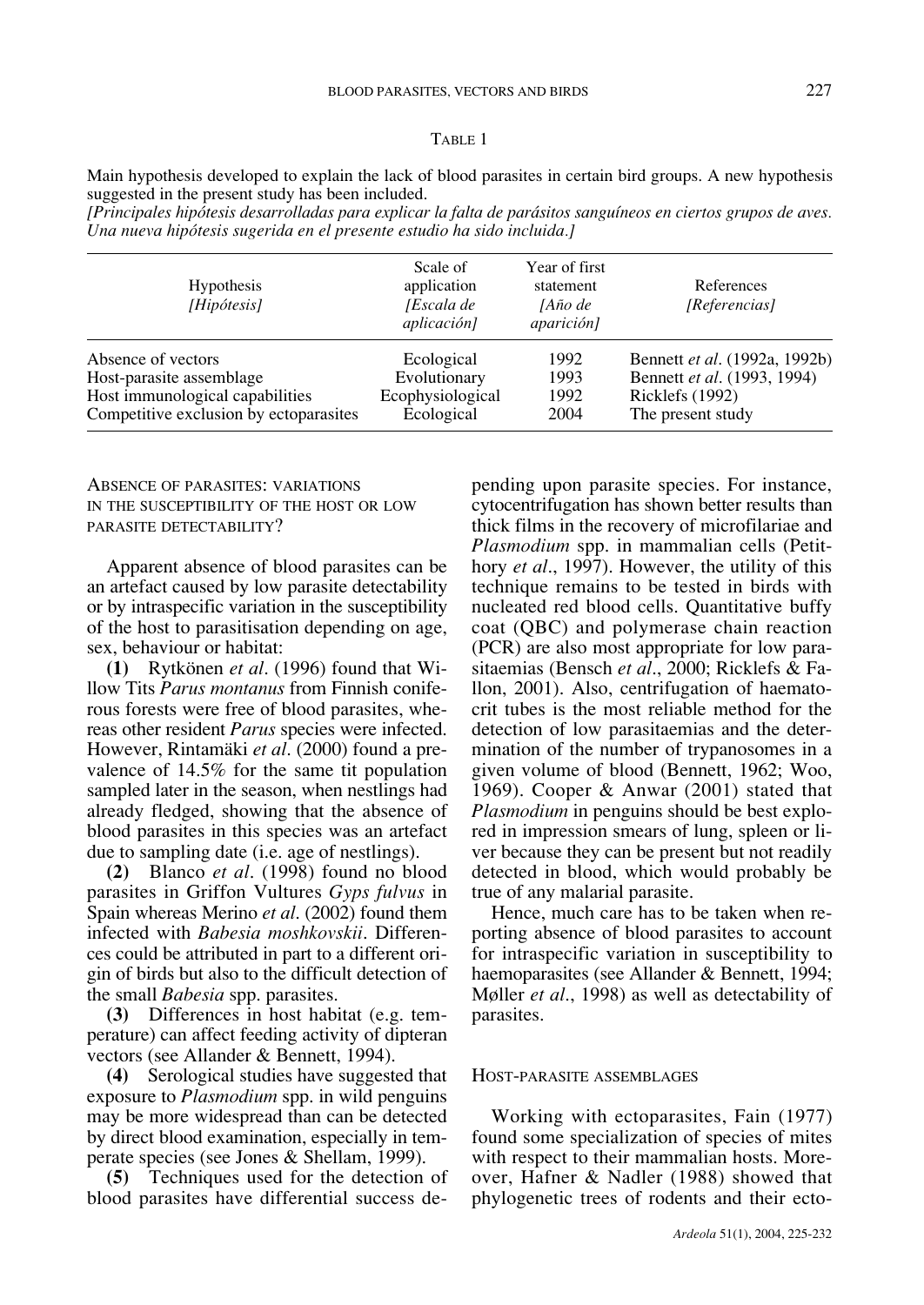parasites were topologically concordant, both in branching pattern and branch length, suggesting coevolution of hosts and parasites. Similarly, Tella *et al*. (1998) found high host specificity in bird species parasitized by a louse fly.

This rule seems to hold as well for blood parasites and their hosts. Atkinson (1986) found some host specificity among farm birds infected experimentally with *Haemoproteus*. Morphological work by Bennett *et al*. (1993, 1994) suggested that blood parasite species are restricted to host taxonomic families. More recently molecular studies by Bensch *et al*. (2000) and Ricklefs & Fallon (2001) confirmed this suggestion by showing highly significant host fidelity among bird malaria blood parasites (both *Plasmodium* and *Haemoproteus*), with host switching being infrequent, and again suggesting significant association between hosts and parasites. This specificity suggests that although a given blood parasite is detected in a bird community, host species not closelyrelated can be free of blood parasites despite the presence of appropriate vectors in the area. As a corollary, such specificity suggests that a given bird species should be less likely to be infected by a blood parasite in small communities (such as island communities), where the probability of living with an closely related species that harbours a parasite population is lower than in larger, more diverse, mainland bird communities.

#### THE ROLE OF IMMUNOCOMPETENCE

Ricklefs (1992) found that in non-raptorial, altricial land birds prevalence of blood parasites was inversely related to the length of the incubation period. This relationship could be caused by a link between duration of the embryonic development and ability to resist or control infection, owing to maturational processes in the avian immune system. In this context, Tella *et al*. (1999) confirmed that prevalence is inversely correlated to the embryonic development period even among closely related birds, supporting the possible link between immune performance and prevalence of haemoparasites. We have recently shown elsewhere (Esparza, *et al.*, 2004) that European Storm-petrels *Hydrobates pelagicus* from the

colony located on the island of Benidorm (SE Spain) have a much stronger response to the PHA assay (a test that measures a T-lymphocyte-dependent component of immunocompetence) than syntopically breeding Yellowlegged Gulls *Larus michahellis*. Storm-petrels are apparently free of blood parasites on that island (Merino & Mínguez, 1998; *pers. obs.*), although highly infested with fleas, mites, soft ticks and lice (Merino *et al*., 1999). In contrast, pre-fledging Yellow-legged Gull chicks were found be infected with *Babesia bennetti* (Merino, 1998; Esparza, *et al.*, 2004) whose vector is probably a tick, and adults become highly infected by *Haemoproteus lari*, which they probably acquire on garbage dumps located a few kilometres away on the mainland coast since *Culicoides* vectors have not been captured on the island (Martínez-Abraín *et al*., 2002). Yellow-legged Gulls from Benidorm are also commonly infected with diarrhoeacausing bacteria (*pers. obs.*). Bosch & Muniesa (1996) described a similar case at the Medas Islands (NE Spain).

Our data suggests a possible role of immunocompetence in preventing infection by blood parasites in Storm-petrels, which might apply to other oceanic seabirds. Despite of the presence of appropriate vectors and the right hostparasite assemblage in the environment, birds could be free of blood parasites if the competence of their immune system is extremely high, owing either to the direct evolution of the immune system to fight against pathogens other than blood parasites (e.g. bacteria, viruses) or as a by-product of the evolution of a strong immune system and good repair mechanisms for a long life span. Storm-petrels, for instance, weigh only 28 g but may live up to 40 years, which is the average life span of a chimpanzee, suggesting that their physiology and immunology could be very special. However, we cannot exclude the influence of factors other than immunocompetence (e.g. problems faced by parasites to complete their life cycles in bird species that spend a large part of the year at sea, or absence of physiological compatibility between *Babesia* and storm-petrels) on this pattern of absence of blood parasites in Storm-petrels.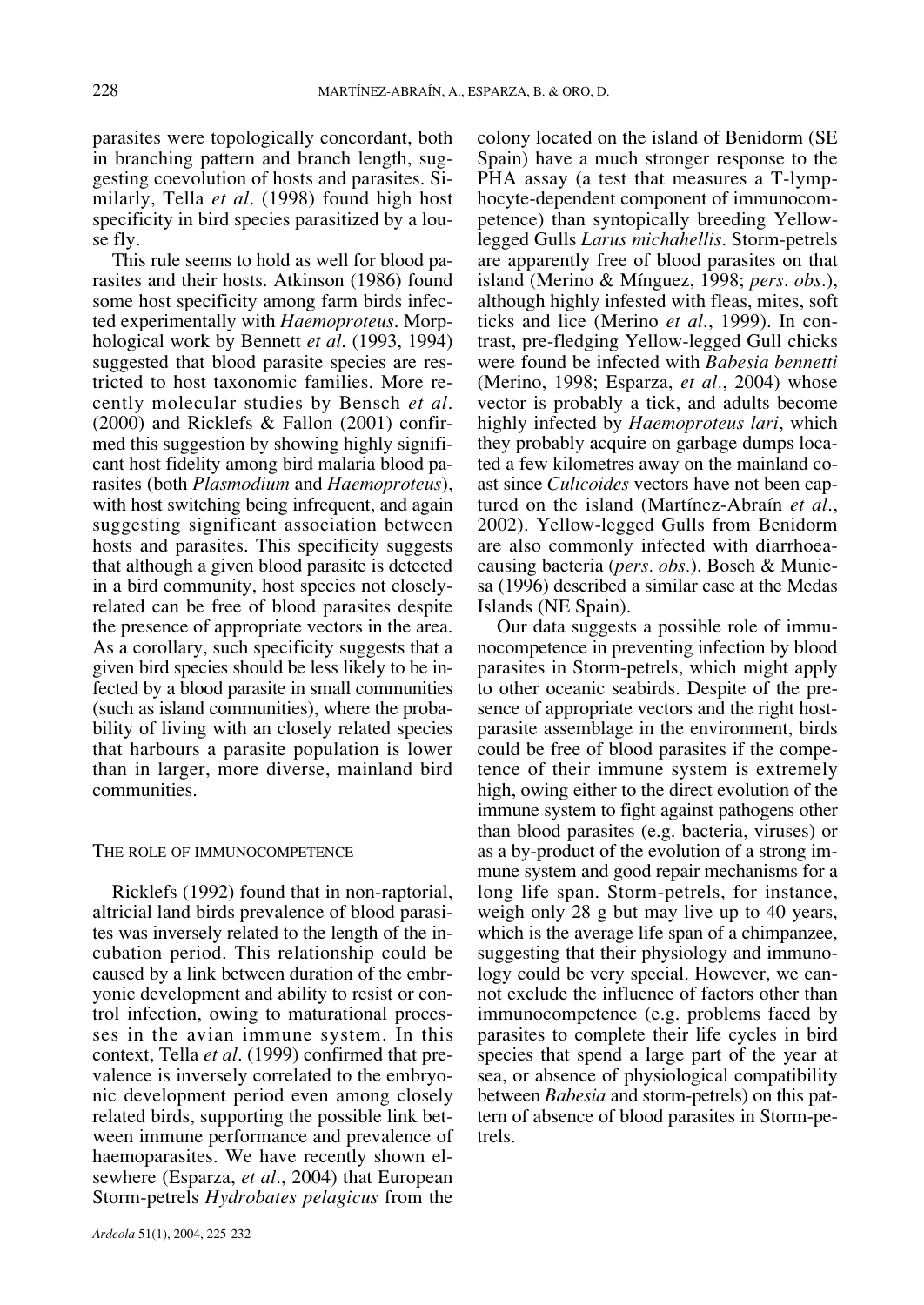MARINE SHOREBIRDS VERSUS SEABIRDS: A CALL FOR MORE TAXON-SPECIFIC EXPLANATIONS

Findings for one taxonomic group need not be appropriate for another group living in analogous ecological conditions. Piersma (1997) suggested that waders breeding in the arctic tundra and wintering along temperate seashores, as well as seabirds, are typically free of blood parasites because they make use of habitats where parasite vectors are scarce or absent. We agree that his hypothesis has a great explanatory power but we would not include seabirds within the same box. As argued before (see: the role of immunocompetence), seabirds live in marine environments where parasite vectors are not common but might *in toto* or in part be free of blood parasites because of mechanisms related to their slow embryonic development and their long life span. That does not contradict Piersma's (*op. cit.*) statement that marine shorebirds are long-lived compared to non-marine Charadriiformes because they live in parasite-poor environments. All we argue is that patterns found for one group cannot or should not be generalized to other distant taxonomic groups because of ecological affinities. This may lead to a mistake similar to the confounding of homology and common descent when classifying species.

## AN ALTERNATIVE HYPOTHESIS: COMPETITIVE EXCLUSION OF HAEMOPARASITE VECTORS MEDIATED BY ECTOPARASITES

In addition to the three main explanations for the absence of blood parasites in some species, alternative explanations can be suggested simply as an exercise to show the complexity of the topic.

Many bird species that have been found to be free of haemoparasites are highly infested with ectoparasites. We suggest that some sort of biological interaction might occur between some ectoparasite groups (e.g. highly mobile species such as wingless flies and fleas whose role as blood parasite vectors is unclear) and dipteran blood parasite vectors. Accordingly, bird species with high prevalences and intensities of these mobile ectoparasites could obtain physical defence against biting flies and mosquitoes that transmit blood parasites (e.g. ectoparasites could attack biting dipterans or modify host physiological cues to make them less attractive to dipteran vectors). From an evolutionary perspective, ectoparasites would defend their hosts from further and more virulent exploitation, similar to the well-known mutualistic case of ants that defend the acacia plants that provide them with food and nesting sites (Janzen, 1966). This could well be the case for long-lived Procellariiformes (storm-petrels, shearwaters) and alpine swifts, which are highly infested with ectoparasites but apparently free of haemoparasites (González-Solís & Abella, 1997; Merino & Mínguez, 1998; Tella *et al*., 1998). Although ectoparasites can have a cost for hosts (see, for example, Merino *et al*., 1999), they do not cause host death in the manner of some blood parasites, such as *Plasmodium*. Hence, under some circumstances, ectoparasites could have an overall positive effect for hosts. Competitive exclusion of blood parasite vectors in some bird species could be mediated by their own ectoparasites. If this were true, the artificial removal of all ectoparasites from a bird could lead to its destruction. It could also happen that the immune response mounted against the effect of ectoparasites could protect hosts from microparasite infections, as seemingly happens between some blood parasite species (Cox, 2001).

# SUMMARIZING: NON-MUTUALLY EXCLUSIVE HYPOTHESES ACCOUNT FOR BIOLOGICAL COMPLEXITY

We do not reject the absence or scarcity of vectors as a possible explanation for the apparent absence of blood parasites in some bird groups. However, we think that experimental approaches should be employed whenever possible to show the role of absence of vectors (see for example, Sol *et al*., 2000). In addition, alternative explanations to absence of suitable parasite vectors should be explored further for each taxonomic group, even though lack of vectors seems an appropriate explanation. We should avoid generalizations and make sure that although blood parasite vectors are absent in a given study area, we find negative evidence for alternative hypothesis. For instance, the absence of blood parasites in a bird species in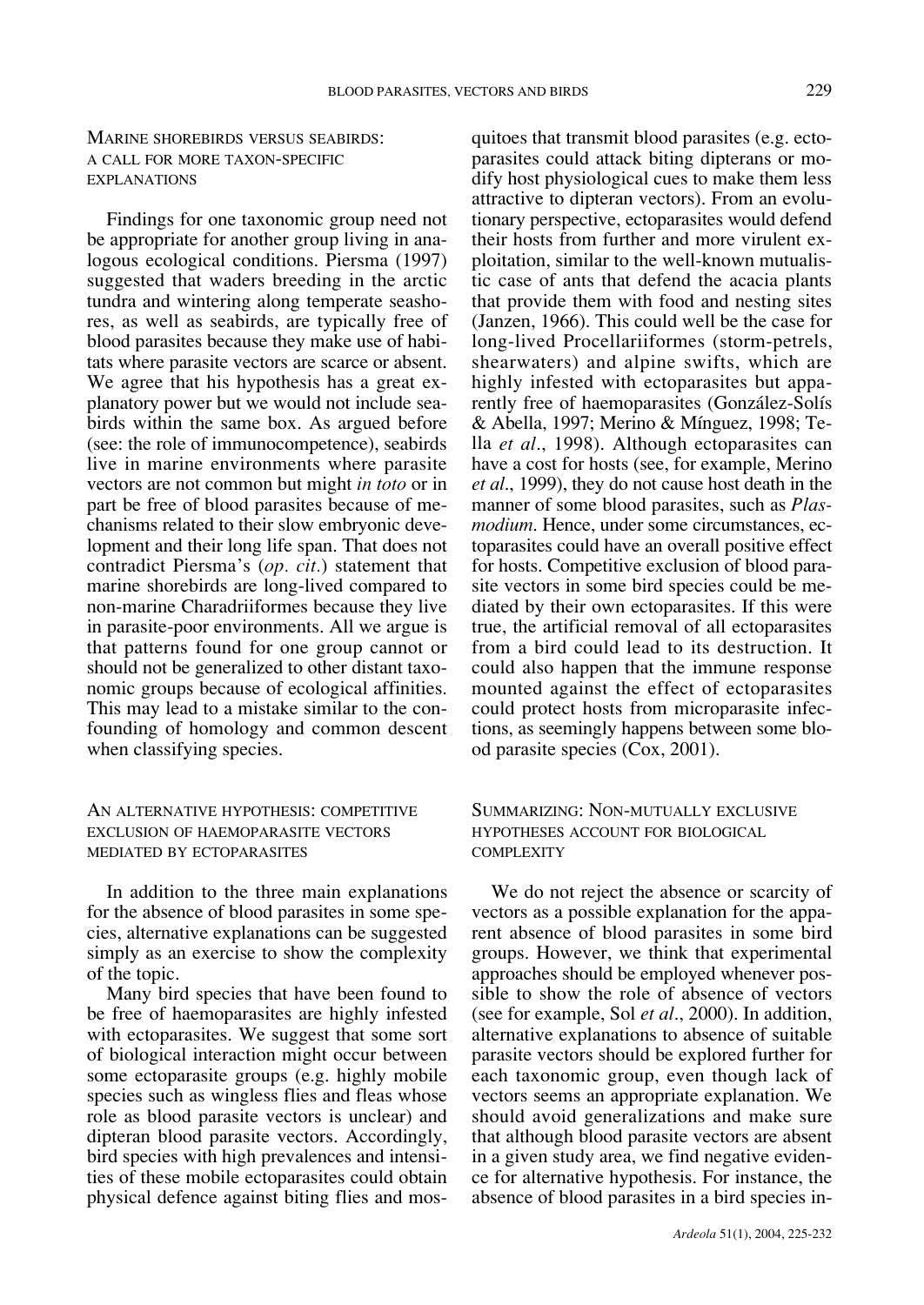habiting an arid zone should be tested at least by (a) attempting to trap proper vectors, (b) measuring the immunological capabilities of the host, and (c) sampling closely related species for blood parasites to check the presence/absence of the right parasite in the area. One could argue that if appropriate vectors are absent there is no point in pursuing alternative hypotheses, such as high immune competence or absence of suitable parasites. However, these matters are important at least from a conservation perspective. The introduction of a vector in a given community means nothing unless the right parasite is also present and the immune system of the host is not able to prevent infection (see for example, Van Riper III *et al*., 1986; Warner, 1968). Life is diverse and so should our explanations.

ACKNOWLEDGEMENTS.—We thank Robert E. Ricklefs for comments on several drafts of the paper. Santiago Merino and Roger Jovani provided extensive support to this paper by providing advice, comments and literature that much improved the original version.

#### **BIBLIOGRAPHY**

- ALLANDER, K. & BENNETT, G. F. 1994. Prevalence and intensity of haematozoan infection in a population of Great Tits *Parus major* from Gotland, Sweden. *Journal of Avian Biology*, 25: 69-74.
- ATKINSON, C. T. 1986. Host specificity and morphometric variation of *Haemoproteus meleagridis* Levine, 1961 (Protozoa: Haemosporina) in gallinaceous birds. *Canadian Journal of Zoology*, 64: 2634-2638.
- BENNETT, G. F. 1962. The hematocrit centrifuge for laboratory diagnosis of haematozoa. *Canadian Journal of Zoology*, 40: 124-125.
- BENNETT, G. F. 1992. Scarcity of haematozoa in birds breeding on the arctic tundra of North America. *The Condor*, 94: 289-292.
- BENNETT, G. F., STOTTS, V. D. & BATEMAN, M. 1991. Blood parasites of black ducks and other anatids from Labrador and insular Newfoundland. *Canadian Journal of Zoology*, 69: 1405-1407.
- BENNETT, G. F., EARLE, R. A., DU TOIT, H. & HUCH-ZERMEYER, F. W. 1992a. A host-parasite catalogue of the haematozoa of the Sub-Saharan birds. *Journal of Veterinary Research*, 59: 1-73.
- BENNETT, G. F., MONTGOMERIE, R. & SEUTIN, G. 1992b. Scarcity of haematozoa in birds breeding on the Arctic tundra of North America. *The Condor*, 94: 289-292.
- BENNETT, G. F., PEIRCE, M.A. & EARLÉ, R. A. 1994. An annotated checklist of the valid avian species of *Haemoproteus*, *Leucocytozoon* (Apicomplexa, Haemosporida) and *Hepatozoon* (Apicomplexa, Haemogregarinidae). *Systematic Parasitology*, 29: 61-73.
- BENNETT, G. F., SQUIRES-PARSONS, D., SIIKAMÄKI, P., HUHTA, E., ALLANDER, K. & HILLSTRÖM, L. 1995. A comparison of the blood parasites of three Fenno-Scandian populations of the Pied Flycatcher *Ficedula hypoleuca*. *Journal of Avian Biology*, 26: 33-38.
- BENSCH, S., STJERNMAN, M., HASSELQUIST, D., OST-MAN, O, HANSSON, B., WESTERDAHL, H. & PIN-HEIRO, R. T. 2000. Host specificity in avian blood parasites: a study of *Plasmodium* and *Haemoproteus* mitochondrial DNA amplified from birds. *Proceedings of the Royal Society of London* B, 267: 1583-1589.
- BLANCO, G., GAJÓN, A., DOVAL, G. & MARTÍNEZ, F. 1998. Absence of blood parasites in Griffon vultures from Spain. *Journal of Wildlife Diseases*, 34: 640-643.
- BOSCH, M. & MUNIESA, M. 1996. Las gaviotas patiamarillas (*Larus cachinnans*) de la colonia de las islas Medes (NE de España) como posibles agentes transmisores de contaminación microbiana. *Doñana Acta Vertebrata*, 23: 75-81.
- COOPER, J. E. & ANWAR, M. A. 2001. Blood parasites of birds: a plea for more cautious terminology. *Ibis*, 143: 149-150.
- COX, F. E. G. 2001. Concomitant infections, parasites and immune responses. *Parasitology*, 122: S23-S38.
- EARLÉ, R. A. & UNDERHILL, L. G. 1993. Absence of haematozoa in some Charadriiformes breeding in the Taimyr Peninsula, Russia. *Ardea*, 81: 21- 24.
- ENGSTROM, H., DUFVA, R. & OLSSON, G. 2001. Absence of haematozoa and ectoparasites in a highly sexually ornamented species, the Crested Auklet. *Waterbirds*, 23: 486-488.
- ESPARZA, B., MARTÍNEZ-ABRAÍN, A., MERINO, S. & ORO, D. 2004. Immunocompetence and the prevalence of haematozoan parasites in two long-lived seabirds. *Ornis fennica*, 81: 40-46.
- FAIN, A. 1977. Observations sur la spécificité des Acariens de la famille Myobiidae. Corrélation entre l'évolution des parasites et de leurs hôtes. *Annales de Parasitologie*, 52 : 339-351.
- FIGUEROLA, J. 1999. Effects of salinity on rates of infestation of waterbirds by haematozoa. *Ecography*, 22: 681-685.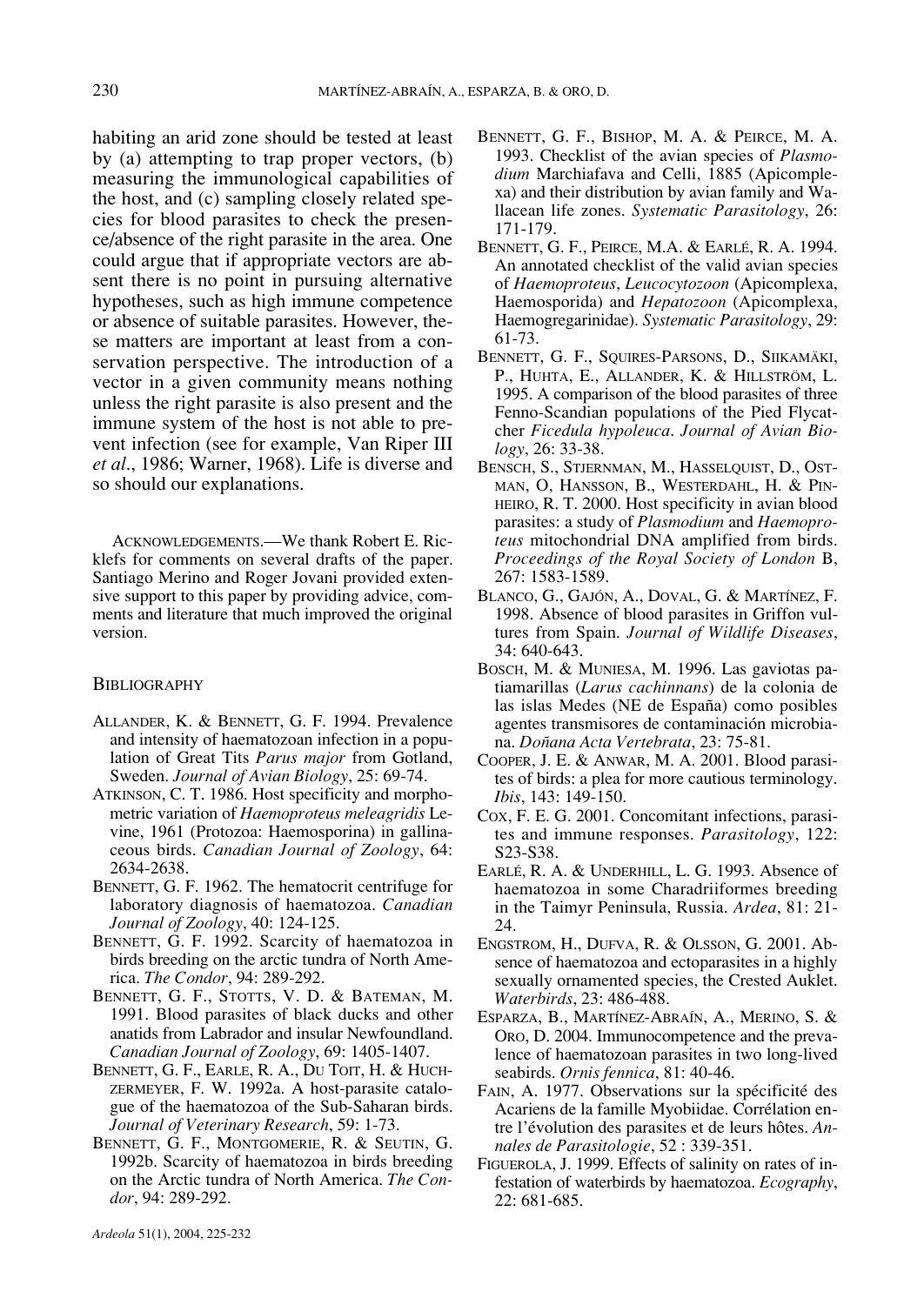- FIGUEROLA, J., VELARDE, R., BERTOLERO, A. & CER-DA, F. 1996. Absence of haematozoa in a breeding population of Kentish plover *Charadrius alexandrinus* in Northeast Spain. *Journal für Ornitologie*, 137: 523-525.
- FORERO, M., TELLA, J. L. & GAJON, A. 1997. Absence of blood parasites in the red-necked nightjar. *Journal of Field Ornithology*, 68: 575-579.
- GONZÁLEZ-SOLÍS, J. & ABELLA, J. C. 1997. Negative records of haematozoan parasites on Cory's shearwater *Calonectris diomedea*. *Ornis Fennica*, 74: 153-155.
- GREINER, E. C., BENNETT, G. F., WHITE, E. M. & COOMBS, R. F. 1975. Distribution of the avian hematozoa of North America. *Canadian Journal of Zoology*, 53: 1762-1787.
- HAFNER, M. S. & NADLER, S. A. 1988. Phylogenetic trees support the coevolution of parasites and their hosts. *Nature*, 332: 258-259.
- JANZEN, D. G. 1966. Coevolution of mutualism between ants and acacias in Central America. *Evolution*, 20:249-259.
- JONES, H. I. & SHELLAM, G. R. 1999. The occurrence of blood-inhabiting protozoa in captive and free-living penguins. *Polar Biology*, 21: 5-10.
- JOVANI, R., TELLA, J. L., FORERO, M. G., BERTE-LLOTTI, M., BLANCO, G., CEBALLOS, O. & DONÁ-ZAR, J. A. 2001. Apparent absence of blood parasites in the Patagonian seabird community: is it related to the marine environment? *Waterbirds*, 24: 430-433.
- JOVANI, R., TELLA, J. L., BLANCO, G. & BERTELLOTTI, M. 2002. Absence of haematozoa on colonial White Storks *Ciconia ciconia* throughout their distribution range in Spain. *Ornis Fennica*, 79: 41-44.
- LITTLE, R. M. & EARLÉ, R. A. 1994. Lack of avian haematozoa in the Phasianinae of Robben Island. *Ostrich*, 65: 343-344.
- LITTLE, R. M. & EARLÉ, R. A. 1995: Sandgrouse (Pterocleidae) and Sociable Weavers *Philetarius socius* lack avian haematozoa in semi-arid regions of South Africa. *Journal of Arid Environments*, 30: 367-370.
- MARTÍNEZ-ABRAÍN, A. & URIOS, G. 2002. Absence of blood parasites in nestlings of the Eleonora's Falcon (*Falco eleonorae*). *Journal of Raptor Research*, 36: 139-141.
- MARTÍNEZ-ABRAÍN, A., MERINO, S., ORO, D. & ES-PARZA, B. 2002. Prevalence of blood parasites in two western-Mediterranean local populations of the Yellow-legged Gull *Larus cachinnans michahellis*. *Ornis Fennica*, 79: 34-40.
- MERINO, S. 1998. *Babesia bennetti* sp. from the Yellow-legged gull (*Larus cachinnans*, Aves, Laridae) on Benidorm Island, Mediterranean Sea. *Journal of Parasitology*, 84: 422-424.
- MERINO, S. & MÍNGUEZ, E. 1998. Absence of haematozoa in a breeding colony of the Storm Petrel *Hydrobates pelagicus*. *Ibis*, 140: 180-181.
- MERINO, S., MÍNGUEZ, E. & BELLIURE, B. 1999. Ectoparasite effects on nestling European storm petrels. *Waterbirds*, 22: 297-301.
- MERINO S., PEIRCE, M. A., FERNÁNDEZ, M. & LAN-ZAROT, P. 2002. Redescription of *Babesia moshkovskii* (Schurenkova) from the griffon vulture *Gyps fulvus. Journal of Natural History*, 36:1635- 1638.
- MØLLER, A. P., SORCI, G. & ERRITZØE, J. 1998. Sexual dimorphism in immune function. *The American Naturalist*, 152: 605-619.
- PEIRCE, M. A. 1981. Distribution and host-parasite checklist of haematozoa of birds in Western Europe. *Journal of Natural History*, 15: 419-458.
- PEIRCE, M. A. & PRINCE, P. A. 1980. *Hepatozoon albatrossi* sp. Nov (Eucoccida : Hepatozoidae) from *Diomedea* spp. in the Antarctic. *Journal of Natural History*, 14: 447-452.
- PETITHORY, J. C., ARDOIN, F., ASH, L. R., VANDE-MEULEBROUCKE, E., GALEAZZI, G., DUFOUR, M. & PAUGAM, A. 1997. Microscopic diagnosis of blood parasites following a cytoconcentration technique. *American Journal of Tropical Medicine and Hygiene*, 57: 637-642.
- PIERSMA, T. 1997. Do global patterns of habitat use and migration strategies co-evolve with relative investments in immunocompetence due to spatial variation in parasite pressure? *Oikos*, 80: 623- 631.
- RICKLEFS, R. E. 1992. Embryonic development period and the prevalence of avian blood parasites. *Proceedings of the National Academy of Sciences USA*, 89: 4722-4725.
- RICKLEFS, R. E. & FALLON, S. M. 2001. Diversification and host switching in avian malaria parasites. *Proceedings of the Royal Society of London* B., 269: 885-892.
- RINTAMAKI, P. T., OJANEN, M., PAKKALA, H., TYN-JALA, M. & LUNDBERG, A. 2000. Blood parasites of juvenile Willow Tits *Parus montanus* during autumn migration in northern Finland. *Ornis Fennica*, 77: 83-87.
- RUIZ, X., ORO, D., & GONZÁLEZ-SOLÍS, J. 1995. Incidence of a *Haemoproteus lari* parasitemia in a threatened Mediterranean gull: *Larus audouinii*. *Ornis Fennica*, 72: 159-164.
- RYTKÖNEN, S., ILOMÄKI, K., ORELL, M. & WELLING, P. 1996. Absence of blood parasites in Willow Tits *Parus montanus* in Northern Finland. *Journal of Avian Biology*, 27: 173-174.
- SAGERUP, K., HENRIKSEN, E. O, SKORPING, A, SKAA-RES, J. U. & GABRIELSEN, G. W. 2000. Intensity of parasitic nematodes increases with organochlorine levels in the glaucous gull. *Journal of Applied Ecology*, 37: 532-539.
- SOL, D., JOVANI, R. & TORRES, J. 2000. Geographical variation in blood parasites in feral pigeons: the role of vectors. *Ecography*, 23: 307-314.